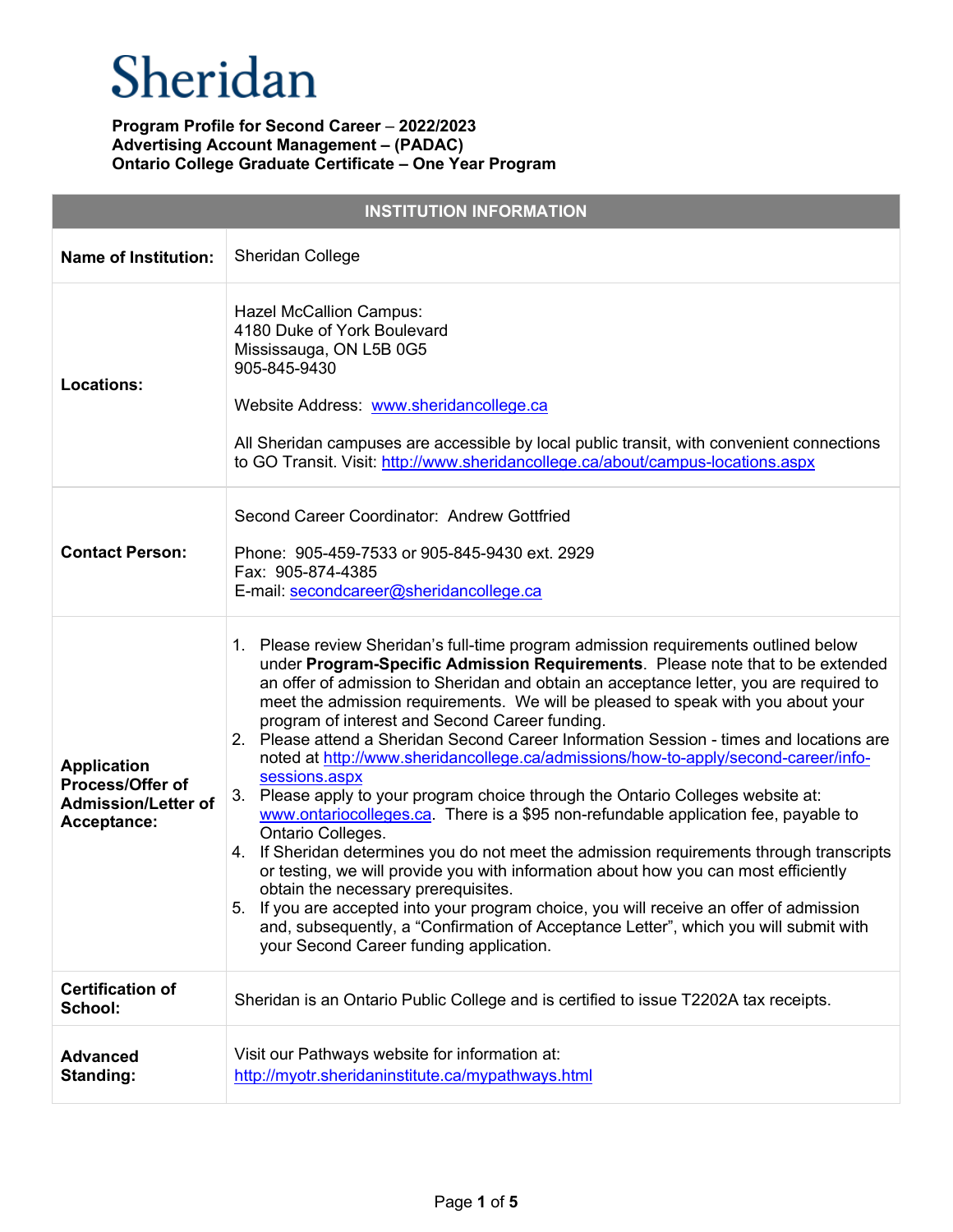|                                                                                                             | <b>PROGRAM INFORMATION</b>                                                                                                                                                                                                                                                                                                                                                                                                                                                                                                     |
|-------------------------------------------------------------------------------------------------------------|--------------------------------------------------------------------------------------------------------------------------------------------------------------------------------------------------------------------------------------------------------------------------------------------------------------------------------------------------------------------------------------------------------------------------------------------------------------------------------------------------------------------------------|
| Program<br><b>Name/Credential:</b>                                                                          | <b>Advertising Account Management</b><br>Ontario College Graduate Certificate                                                                                                                                                                                                                                                                                                                                                                                                                                                  |
| <b>Program-Specific</b><br><b>Admission</b><br><b>Requirements:</b>                                         | https://www.sheridancollege.ca/programs/advertising-account-management#tab=admission-<br>requirements                                                                                                                                                                                                                                                                                                                                                                                                                          |
| <b>Program Offered</b><br><b>SEPTEMBER 2022</b><br><b>Start/End dates by</b><br>semester                    | Sept. 6, 2022<br>Jan. 9, 2023<br>$1$ To<br>2 <sup>1</sup><br>To<br>Dec. 16, 2022<br>Apr. 21, 2023                                                                                                                                                                                                                                                                                                                                                                                                                              |
| Program Length/<br><b>Hours/Weeks:</b>                                                                      | This is a 1 year full time program: 2 semesters of 15 weeks each with 1 reading (break)<br>week.<br>Classes are approximately 18 to 28 hours per week; hours are between 8:00a.m. and<br>10:00p.m., Monday to Friday.<br>Programs starting in September have a holiday break of approximately 3 weeks.<br>Students will be notified about their class schedule prior to the beginning of each<br>semester.                                                                                                                     |
| <b>Class Size:</b>                                                                                          | Approximately 35                                                                                                                                                                                                                                                                                                                                                                                                                                                                                                               |
| <b>Course Outline:</b>                                                                                      | https://www.sheridancollege.ca/programs/courses/course-outline-search                                                                                                                                                                                                                                                                                                                                                                                                                                                          |
| <b>Registration Fee:</b><br>(applicable at time<br>of publication -<br>subject to change<br>without notice) | The \$95 non-refundable application processing fee paid to Ontario Colleges covers<br>application processing for one application cycle.                                                                                                                                                                                                                                                                                                                                                                                        |
| <b>Annual Tuition:</b><br>(applicable at time<br>of publication -<br>subject to change<br>without notice)   | https://www.sheridancollege.ca/programs/advertising-account-management#tab=fees-and-<br>financial-aid<br>Tuition fees are regulated by the Ministry of Advanced Education and Skills Development<br>and a change could be made by action of the Ontario Government.<br>As the Fee Guide is prepared in advance, Sheridan reserves the right to make changes<br>due to errors and omissions. Additional fees will apply for some programs with a modified<br>curriculum. All information provided is current as of publication. |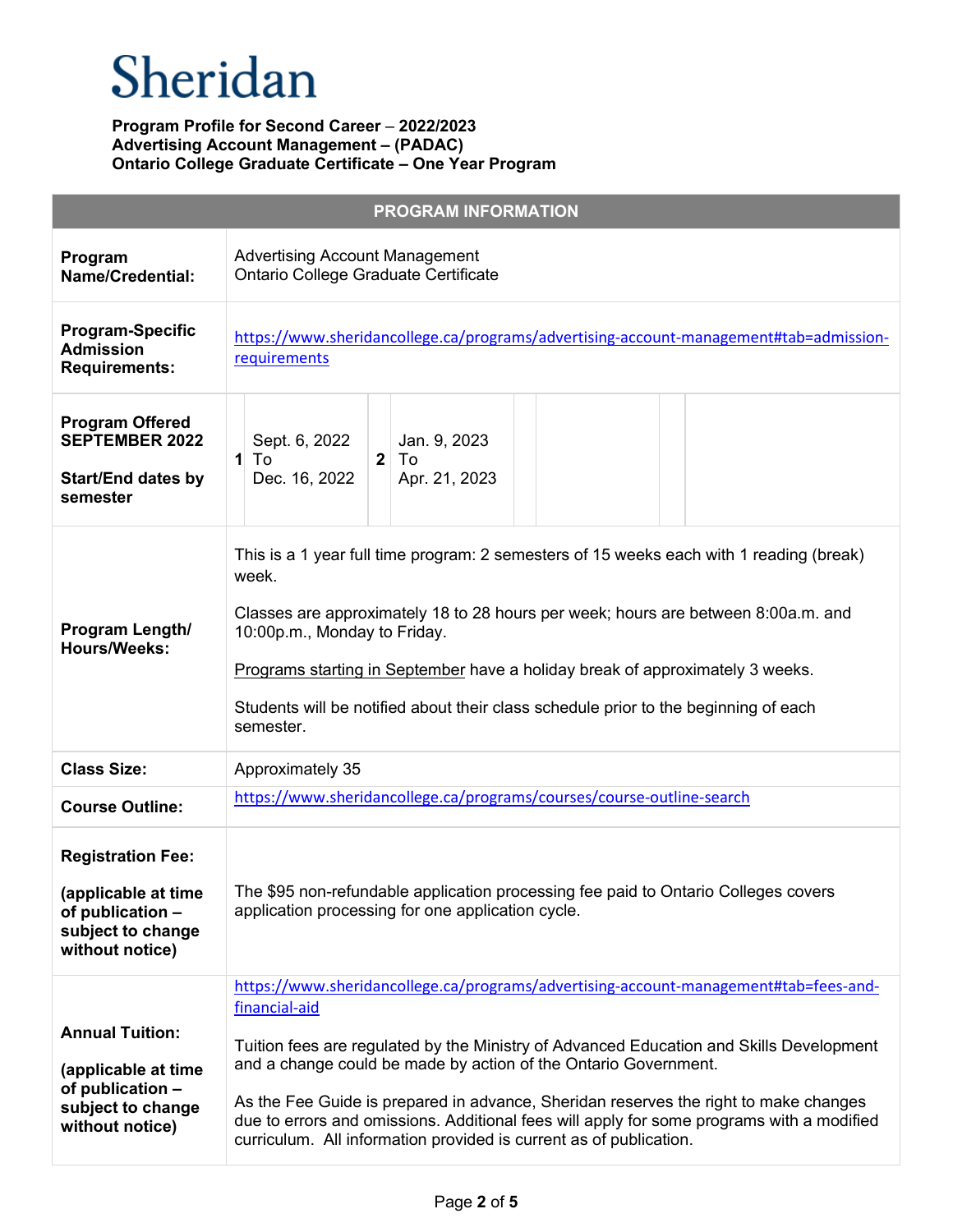| <b>PROGRAM INFORMATION</b>                                                                            |                                                                                                                                                                                                                                                                                                                                                                                                                                                                                                                                                                                                                                                                                                                                                                                                                     |  |
|-------------------------------------------------------------------------------------------------------|---------------------------------------------------------------------------------------------------------------------------------------------------------------------------------------------------------------------------------------------------------------------------------------------------------------------------------------------------------------------------------------------------------------------------------------------------------------------------------------------------------------------------------------------------------------------------------------------------------------------------------------------------------------------------------------------------------------------------------------------------------------------------------------------------------------------|--|
| Parking:<br>(applicable at time<br>of publication -<br>subject to change<br>without notice)           | https://epark.sheridancollege.ca/                                                                                                                                                                                                                                                                                                                                                                                                                                                                                                                                                                                                                                                                                                                                                                                   |  |
| <b>Book Costs:</b><br>(applicable at time<br>of publication -<br>subject to change<br>without notice) | Approximately \$350.00 per semester - 5% tax included                                                                                                                                                                                                                                                                                                                                                                                                                                                                                                                                                                                                                                                                                                                                                               |  |
| <b>Other Costs:</b>                                                                                   | <b>Mobile Computing</b><br>This program is a Mobile Computing program. Mobile computing programs require the use<br>of a laptop as a mandatory component of curriculum during academic terms. New students<br>in mobile computing programs must bring a laptop of their choice that will meet the<br>program's requirements.<br>Locker Fee - \$15 for one semester, \$25 for two semesters, and \$35 for one academic<br>year (September – August). All students must provide their own lock. Payment will be by<br>debit or credit card only.<br>Please note ALL COSTS are approximate and subject to change without notice.                                                                                                                                                                                       |  |
| <b>Payment Policy for</b><br><b>Second Career:</b>                                                    | Please refer to your Fees Invoice for tuition deadlines as dates vary depending on when<br>you accept an offer.                                                                                                                                                                                                                                                                                                                                                                                                                                                                                                                                                                                                                                                                                                     |  |
| <b>Withdrawal/Refund</b><br>Policy:                                                                   | Students must officially withdraw from Sheridan post-secondary programs via the<br>"Application for Term or Complete Program Withdrawal" form by the 10 <sup>th</sup> day of scheduled<br>classes<br>All fees are subject to a \$500 non-refundable registration charge, in accordance with policy<br>set by the Ministry of Advanced Education and Skills Development.<br>Any refund, less the non-refundable registration charge, will be refunded to the student in<br>the form of a cheque. Students who pay for two or more terms in advance will receive a<br>full refund of second semester fees providing the withdrawal is received prior to the fee<br>payment deadline date of the subsequent term.<br>Please note: As a Second Career-funded student, all refunds are to be returned to your<br>funder. |  |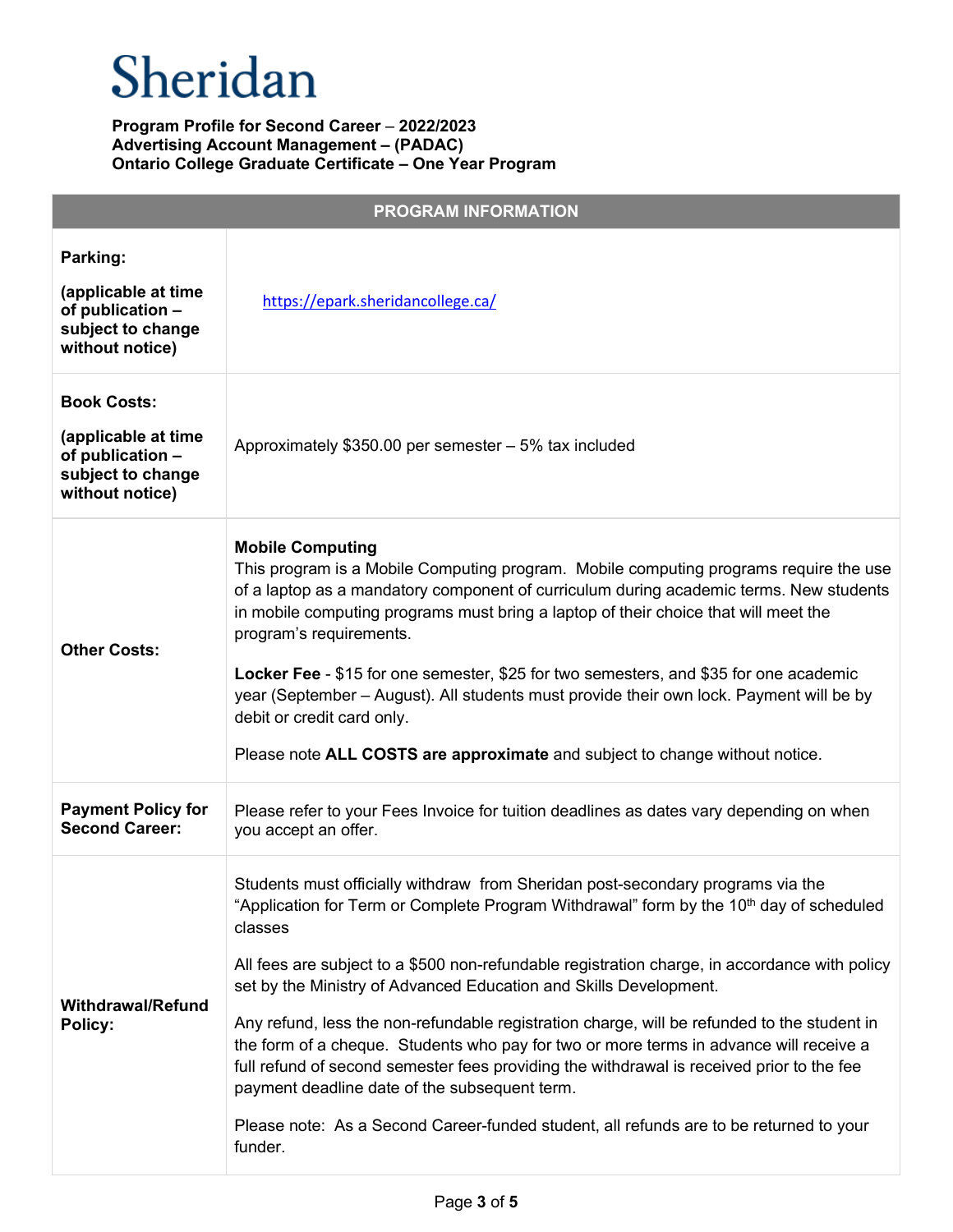| <b>PROGRAM INFORMATION</b>                                              |                                                                                                                                                                                                                                                                                                                                                                                                                                                                                                                                                                                                                         |  |
|-------------------------------------------------------------------------|-------------------------------------------------------------------------------------------------------------------------------------------------------------------------------------------------------------------------------------------------------------------------------------------------------------------------------------------------------------------------------------------------------------------------------------------------------------------------------------------------------------------------------------------------------------------------------------------------------------------------|--|
| <b>Your Second Career</b><br>and Career<br><b>Opportunities</b>         | https://www.sheridancollege.ca/programs/advertising-account-management#tab=careers                                                                                                                                                                                                                                                                                                                                                                                                                                                                                                                                      |  |
| <b>Method of</b><br>Instruction:                                        | Courses are instructor-led. Students will engage in a variety of applied learning and<br>experiential activities and will complete projects.                                                                                                                                                                                                                                                                                                                                                                                                                                                                            |  |
| <b>Equipment</b><br><b>Availability:</b>                                | Students will have access to computers in open access computer labs.                                                                                                                                                                                                                                                                                                                                                                                                                                                                                                                                                    |  |
| <b>Instructor</b><br><b>Qualifications:</b>                             | Our faculty is hired based on a combination of industry experience and academic<br>qualifications. Most full-time faculty have relevant Master's degrees and/or professional<br>certifications where applicable.<br>Our faculty is provided with opportunities to engage in professional development to ensure<br>currency in their field and proficiency in teaching adults.                                                                                                                                                                                                                                           |  |
| <b>Curriculum Design:</b>                                               | All programs are designed and kept up to date with input from Program Advisory<br>Committees which include representation from employers and industry organizations.<br>The Centre for Teaching and Learning at Sheridan oversees the design of new programs<br>and courses and maintains a schedule of program review to keep programs up to date.                                                                                                                                                                                                                                                                     |  |
| <b>Evaluation of</b><br>Instructors,<br><b>Courses and</b><br>Programs: | Students have the opportunity to complete a formal evaluation of the course and instructor<br>at the end of each course.<br>In addition, students can participate in the Student Satisfaction Survey to evaluate their<br>program.<br>Public colleges must survey students, graduates and employers as mandated by the<br>Ministry of Advanced Education and Skills Development to obtain information on Key<br>Performance Indicators (KPIs). Please visit:<br>http://www.sheridancollege.ca/about/administration-and-governance/kpi                                                                                   |  |
| <b>Physical Facilities:</b>                                             | Sheridan classrooms and campus facilities are accessible and are designed to support a<br>wide range of applied learning activities. Classrooms and labs are equipped with modern<br>technology, including digital AV teaching and learning aids. Our Trafalgar, Davis and Hazel<br>McCallion campuses have physical fitness facilities, full-service cafeterias, modern<br>learning resource centres and vibrant student centres which contribute to supporting<br>student learning and life. Each campus has attractive grounds that provide a relaxing<br>counterpoint to the hustle and bustle of student activity. |  |